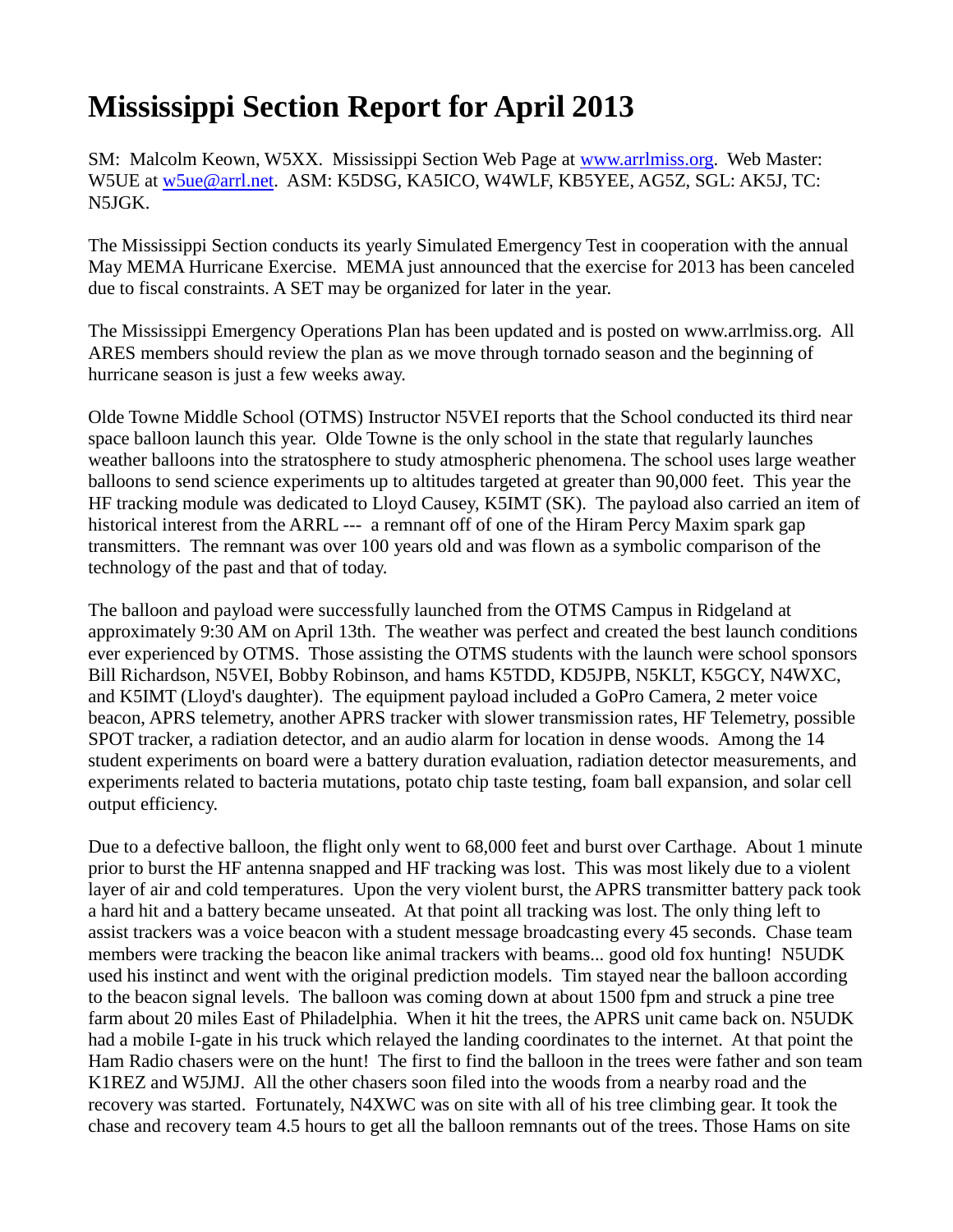for the recovery effort included N5VEI, N4WXC, AE5SK, N5UDK, KC5VCB, K5TDD, K1REZ, W5JMJ, and NC5Y.

Rankin County EC KF5EZT reports that on April 13th the Central Mississippi ARA provided communications for the Susan G Komen Race For The Cure 5 and 10k Runs. This event raises funds and awareness for the fight against breast cancer. Eric thanks WM5A, WX5H, KF5IZ, KE5JKD, KE5WAC, K5BLL, and N5DU for their help and W5IQ and K5XU for the use of the 147.000 repeater. Further, on April  $20<sup>th</sup>$ , Eric notes that the ARES Group provided communication for the Mississippi Multiple Sclerosis 5k Walk in Flowood. Eric thanks to KF5IZ and K5GCY for their assistance with this event.

K5GCY advises that Governor Phil Bryant held his second annual 5K run/walk on April 27 starting at the Trade Mart in Jackson with around 800 participants. All funds raised from the event were donated to Blair Batson Children's Hospital. Hams who helped with communications along the race/walk course were: N5KLT, K5GCY, K5TDD, WS7EOC, K5BLL, KF5EZT, K5XU, K5KKD, KE5JKD, KE5WAC, KD5SBP, and KF5QXU.

From Northeast Mississippi KD5LAP reports that Alcorn County ARES (ACARES) assisted with communications for the annual Corinth Coke 10K race with over 1300 runners participating. ACARES Members supporting this effort were K5WHB, K0RIS, W5OA, KJ4IHT, AK4DI, KF5OHD, KF5UFB, and KD5LAP. As in years past, ACRES responsibility was to communicate 1st 2nd and 3rd place runner information in the male, female, and wheelchair categories back to the finish line. This information helped race officials to get a feel of how the runners are doing along the course. This year the ACARES 70cm repeater was utilized during the event. Everything went very well, and the race officials were very pleased with ACARES assistance during the race.

Scott County EC K1REZ reports that Asst. EC KC5IIW has completed ARRL EC-001 and Asst. EC W5JMJ should complete the course in May. Further Scott County Hospital is now an official ARES served agency where KF5UBZ is the Emergency Communications Director. In addition, the Scott County ARES Group set up a booth at the 'Morton Day in the Park.' K1REZ notes that those Hams in attendance to operate the rigs and speak with the public were KC5IIW, W5JMJ, KF5UBZ, K4FMH, WS7EOC, K5TDD, W5XX, KF5QXU, KF5EBP, K5DMJ, and N5KLT, as well as potential new Ham Jimmy Reid.

AD5HM advises that KJ5V from Hollandale had a very complimentary writeup in the Twin County Electric Power Association's Monthly Journal. After serving as a Navy radioman in the Pacific during WWII, M.P. Returned to the Delta to farm in Washington and Sharkey Counties. He has served on the Power Association's Board of Directors since 1992.

Have you got strange vermin that have invaded your Antenna Farm? K2FF had rats that enjoyed Beverages. See his article in the May/June 2013 issue of the DX Magazine to cure the problem.

EC AE5FE reports that as the result of a request by NWS Jackson to the Lauderdale EMA Director, an ARES Team from Meridian visited the NWS Office to activate the HF Station. Thanks to the efforts of WB5BNV, KF5QLL, KE5YEM and AE5FE necessary repairs were made, and the HF station was found to be fully functional on 3862.

Welcome to the following new Hams in Mississippi in April: KF5UTN, Katrina – Bay Saint Louis, KF5UUG, Vernon – Picayune; KF5UVE, Glenn – Gulfport; KF5UWG, Leslie – Myrtle; KF5UWH,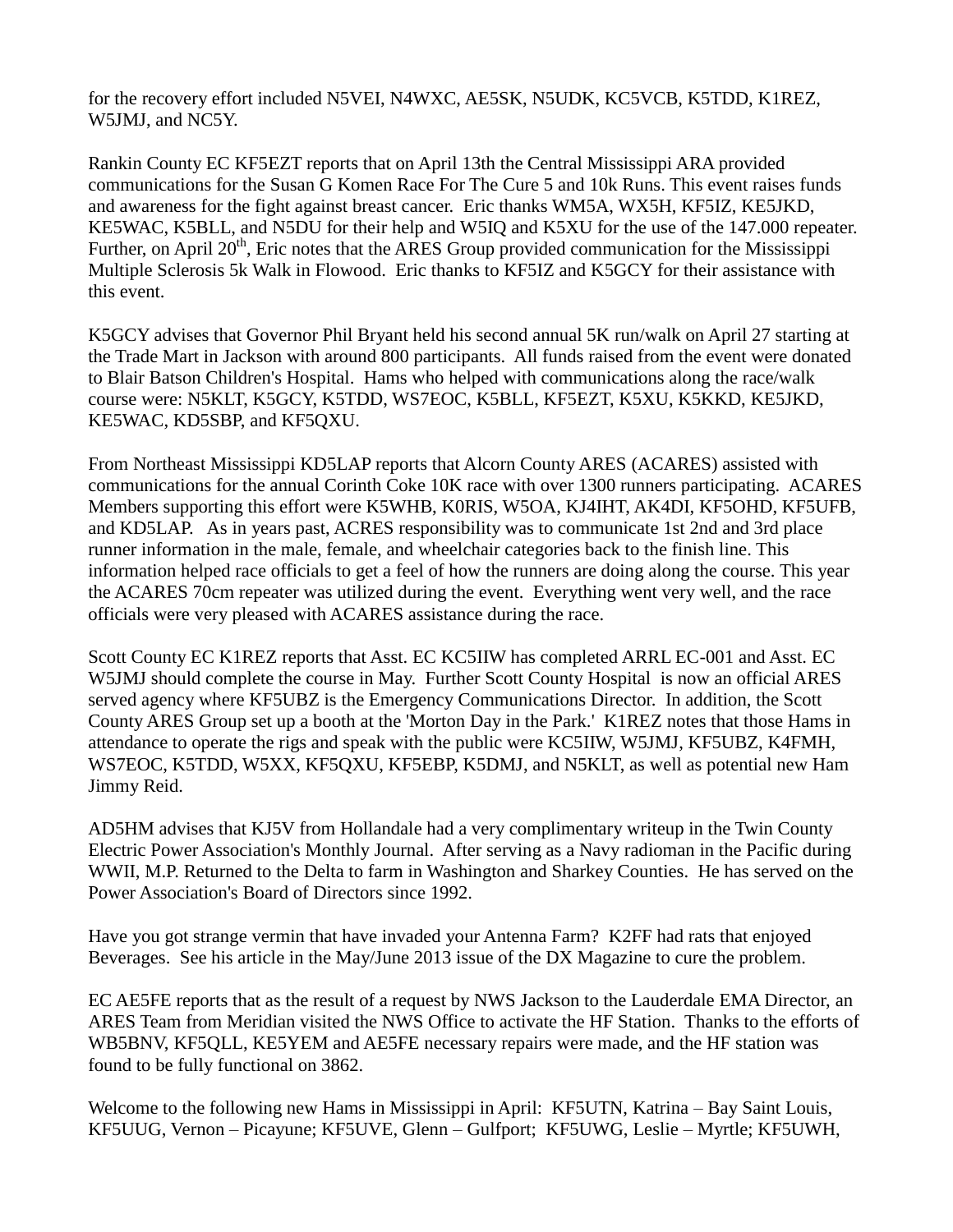Gary – New Albany; KF5UXH, William – Jackson; KF5UZX, Ryan – Brandon; KF5VBB, John – Purvis; KF5VBC, Jacob – Lumberton; and KF5VBH, Patrick – Picayune.

Also welcome to the following new ARRL Members in April: WD5CCA – Taylorsville; KF5GGX – Hattiesburg; KF5HAJ- Olive Branch; WC7N – Gulfport; KJ4NIO – Byhalia; KJ4NWE – Byhalia; KI5RY – Biloxi; KF5SHQ – Gulfport; KF5TPU – Horn Lake; KF5TVU – Wiggins; KF5UTN – Bay Saint Louis; KF5UWG – Myrtle; KF5UWH New Albany; KF5VBB – Purvis; and KE5ZOP – Gulfport. As of April 31, Mississippi had 1,146 ARRL Members. No change from last month, but still at at a record level! Thanks to all who promote ARRL Membership!

Congratulations to to the following on their upgrades: KF5HAJ – Olive Branch; KF5NGZ – New Albany; KF5RYK – Soso; N5SPJ – Brandon; KF5TIG – Gulfport; KF5TQK – Terry; KF5UBZ – Morton; KF5UHX – Saltillo; KF5UWG – New Albany; KD5YVY – New Albany; and WB5ZET – Hattiesburg.

DEC/EC Monthly Reports for April 2013: WB5CON (NE MS/Alcorn), KF5EZT (Rankin), AE5FE (Lauderdale/Clarke), KE5KTU (Hinds), K5MOZ (Jackson), WX5N (Prentiss and Tishomingo), WV1Q (Jasper), K1REZ (Scott), and KE5WJN (Pearl River).

OO Report: AB6Z

Club Newsletter/Reports (Editor): Hattiesburg ARC (AC5E), Lowndes County ARC (AD5DO), Meridian ARC (W5MAV), Mississippi Coast ARA (KB9ZR), NE MS ARA (KB5NMB), Tishomingo County ARC (KU4WW).

Regret to report the passing of W5AV of Brandon. Keith was a pioneer in bringing TV to Mississippi when WLBT went on the air in the 1950's and was acclaimed as the Top DXer in the state with 381 countries confirmed.

HF Net Reports - sessions/QNI/QTC (Net Manager)

Magnolia Section Net 30/1101/17 (K5DSG) MS Baptist Hams Net 4/26/0 (WF5F) MSPN 30/2574/40 (K5NRK) MS Slow Net 21/41/0 (W3TWD)

VHF Net Reports - sessions/QNI/QTC (Net Manager)

Booneville and Prentiss County Net 5/66/0 (WX5N) Capital Area Em Net 4/77/0 (K5XU) Delta ARES Simplex Net 4/28/0 (K5JAW) Hattiesburg ARC EN 4/78/0 (AC5E) Itawamba County ARES Net 4/55/1 (KB5NMB) Jackson ARC Em Net 5/59/0 (N5DU) Jackson County Em Net 27/414/0 (K5MOZ) Magnolia DX Assn Net 4/71/0 (K5OAZ) Meridian Area EM Net 5/58/0 (AE5FE) Metro Jackson ARES Net 5/59/1 (K5GCY)